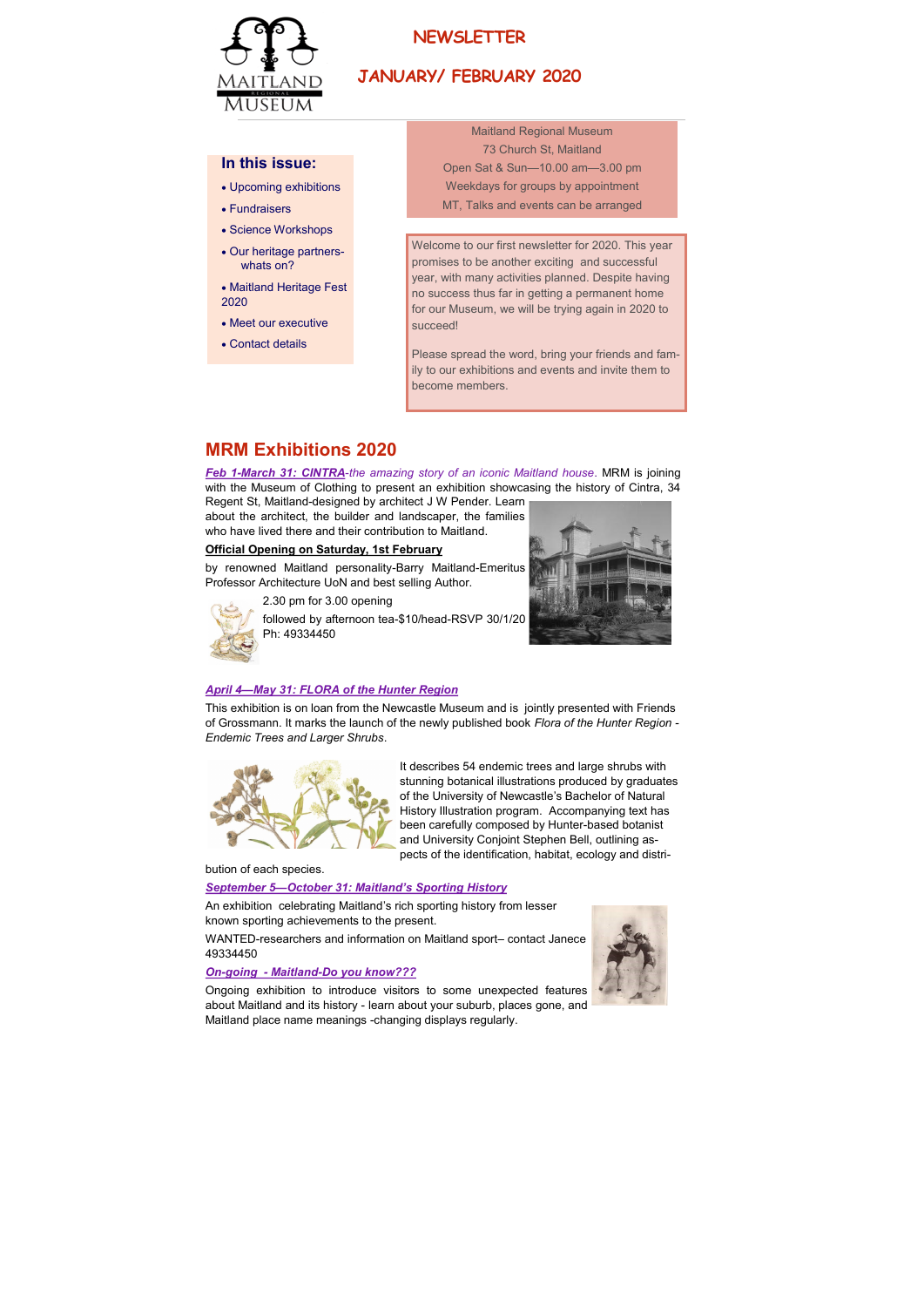# **2020 FUNDRAISERS**

Thursday 26<sup>th</sup> MARCH-Bus Trip to Old Government House-Women of Distinction exhibition-\$65 includes bus, MT and lunch, entry and talk by the curator of the exhibition.

More details & Bookings 0432 280 789.



This new exhibition in the upstairs rooms of Old Government House brings together items from the National Trust (NSW)'s collections and those on loan from other sources, to provide new insights into the women who lived in, worked at, and influenced this nationally significant property throughout its decades of change.

Monday 11<sup>th</sup> MAY: Morning cruise aboard William IV on Newcastle Harbour-\$20 includes MT and commentary bookings 02 49334450 ASAP as numbers are limited -so book early.



**EASTER RAFFLE:** Prizes include Sheridan bath towel set, mixed dozen

bottles wine, Easter chocolates & more-Tickets \$2 each on sale from 1st February at Brough House

**MRM DINNER-Details to come....** 

#### MRM Merchandise-available at the Museum

- Journeys-Maitland is My Home \$20
- History of Greta Camp (Christopher Keating) \$20
- History of Beekeeping in Maitland \$20
- Cutty Sark, the Australian Connection \$25
- The Richmond Vale Trail \$10
- Slide Show Greta Camp -1949-2019 DVD (\$10)
- Interviews 70<sup>th</sup> Anniversary of Greta Camp DVD (\$10)
- Brough House-the Hostel Years 1919-1969 (\$15)
- Postcards \$2 each or 6 for \$10

Meet our Executive 2019/2020 President: Janece McDonald (0488 696 1880 Vice President: Julie O'Donohue Secretary: Robert Kelly Treasurer: Sandra Earle Committee: Maree Farrelly, Stephanie Rogers, Joey Thelander

**MRM MEMBERSHIP** 

\$15/person or \$25/Family

maitlandrmuseum@gmail for membership and details

MRM Meetings held 1st Wednesday each month at 5.00 pm at Brough House (73 Church St, Maitland) ALL VERY WELCOME